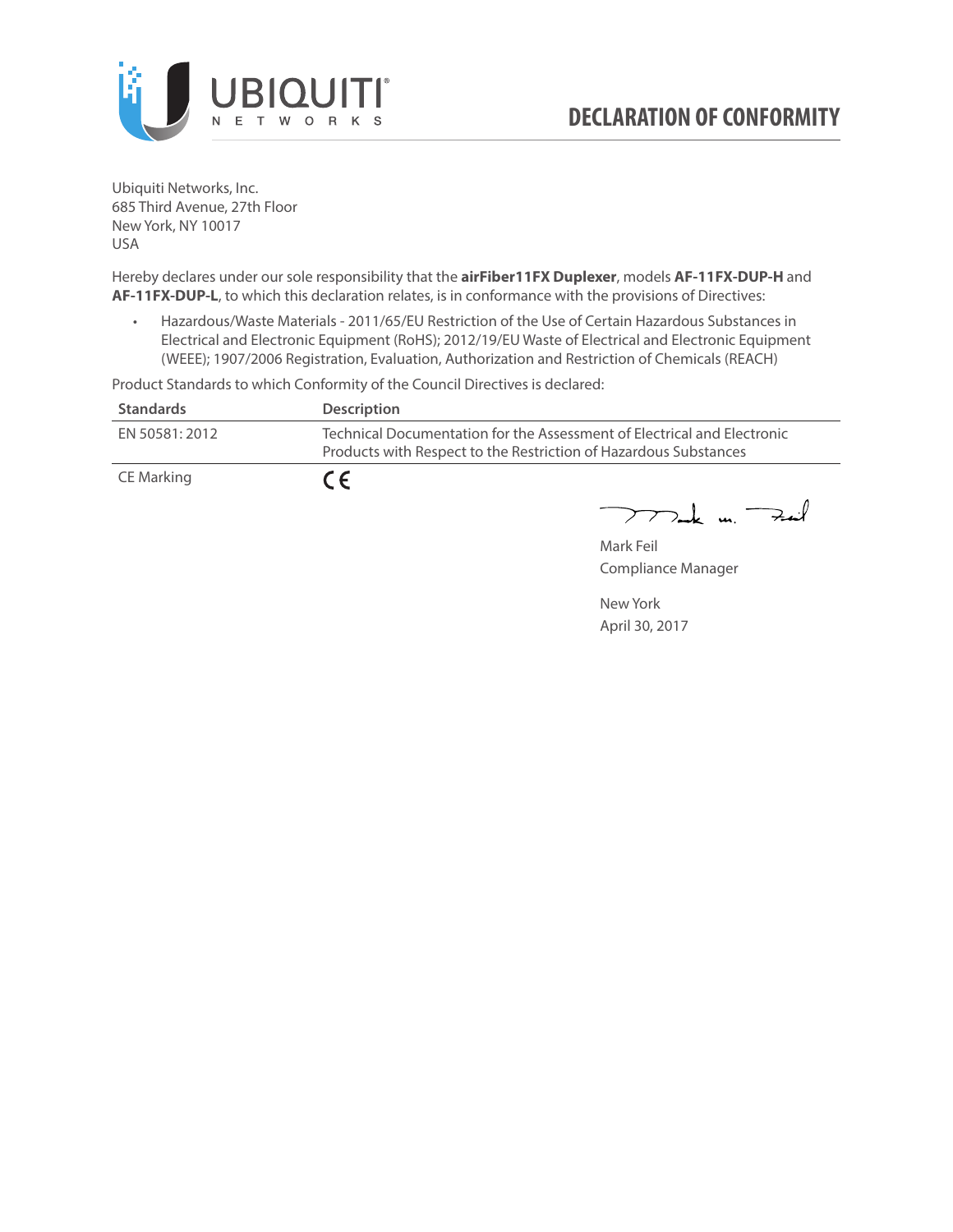

# **български** [Bulgarian]

С настоящото UBIQUITI NETWORKS декларира, че този тип радиосъоръжение AF-11FX-DUP-H/AF-11FX-DUP-L е в съответствие с Директива 2011/65/ЕС.

# **Hrvatski** [Croatian]

UBIQUITI NETWORKS ovime izjavljuje da je radijska oprema tipa AF-11FX-DUP-H/AF-11FX-DUP-L u skladu s Direktivom 2011/65/ЕU.

# **Čeština** [Czech]

Tímto UBIQUITI NETWORKS prohlašuje, že typ rádiového zařízení AF-11FX-DUP-H/AF-11FX-DUP-L je v souladu se směrnicí 2011/65/ЕU.

# **Dansk** [Danish]

Hermed erklærer UBIQUITI NETWORKS, at radioudstyrstypen AF-11FX-DUP-H/AF-11FX-DUP-L er i overensstemmelse med direktiv 2011/65/ЕU.

# **Nederlands** [Dutch]

Hierbij verklaar ik, UBIQUITI NETWORKS, dat het type radioapparatuur AF-11FX-DUP-H/AF-11FX-DUP-L conform is met Richtlijn 2011/65/ЕU.

# **English**

Hereby, UBIQUITI NETWORKS declares that the radio equipment type AF-11FX-DUP-H/AF-11FX-DUP-L is in compliance with Directive 2011/65/ЕU.

#### **Eesti keel** [Estonian]

Käesolevaga deklareerib UBIQUITI NETWORKS, et käesolev raadioseadme tüüp AF-11FX-DUP-H/AF-11FX-DUP-L vastab direktiivi 2011/65/EL nõuetele.

# **Suomi** [Finnish]

UBIQUITI NETWORKS vakuuttaa, että radiolaitetyyppi AF-11FX-DUP-H/AF-11FX-DUP-L on direktiivin 2011/65/EU mukainen.

# **Français** [French]

Le soussigné, UBIQUITI NETWORKS, déclare que l'équipement radioélectrique du type AF-11FX-DUP-H/AF-11FX-DUP-L est conforme à la directive 2011/65/UE.

#### **Deutsch** [German]

Hiermit erklärt UBIQUITI NETWORKS, dass der Funkanlagentyp AF-11FX-DUP-H/AF-11FX-DUP-L der Richtlinie 2011/65/EU entspricht.

# **Ελληνικά** [Greek]

Με την παρούσα ο/η UBIQUITI NETWORKS, δηλώνει ότι ο ραδιοεξοπλισμός AF-11FX-DUP-H/AF-11FX-DUP-L πληροί την οδηγία 2011/65/EE.

# **Magyar** [Hungarian]

UBIQUITI NETWORKS igazolja, hogy a AF-11FX-DUP-H/AF-11FX-DUP-L típusú rádióberendezés megfelel a 2011/65/EU irányelvnek.

# **Íslenska** [Icelandic]

Hér með lýsir UBIQUITI NETWORKS yfir því að AF-11FX-DUP-H/AF-11FX-DUP-L er í samræmi við tilskipun 2011/65/ESB.